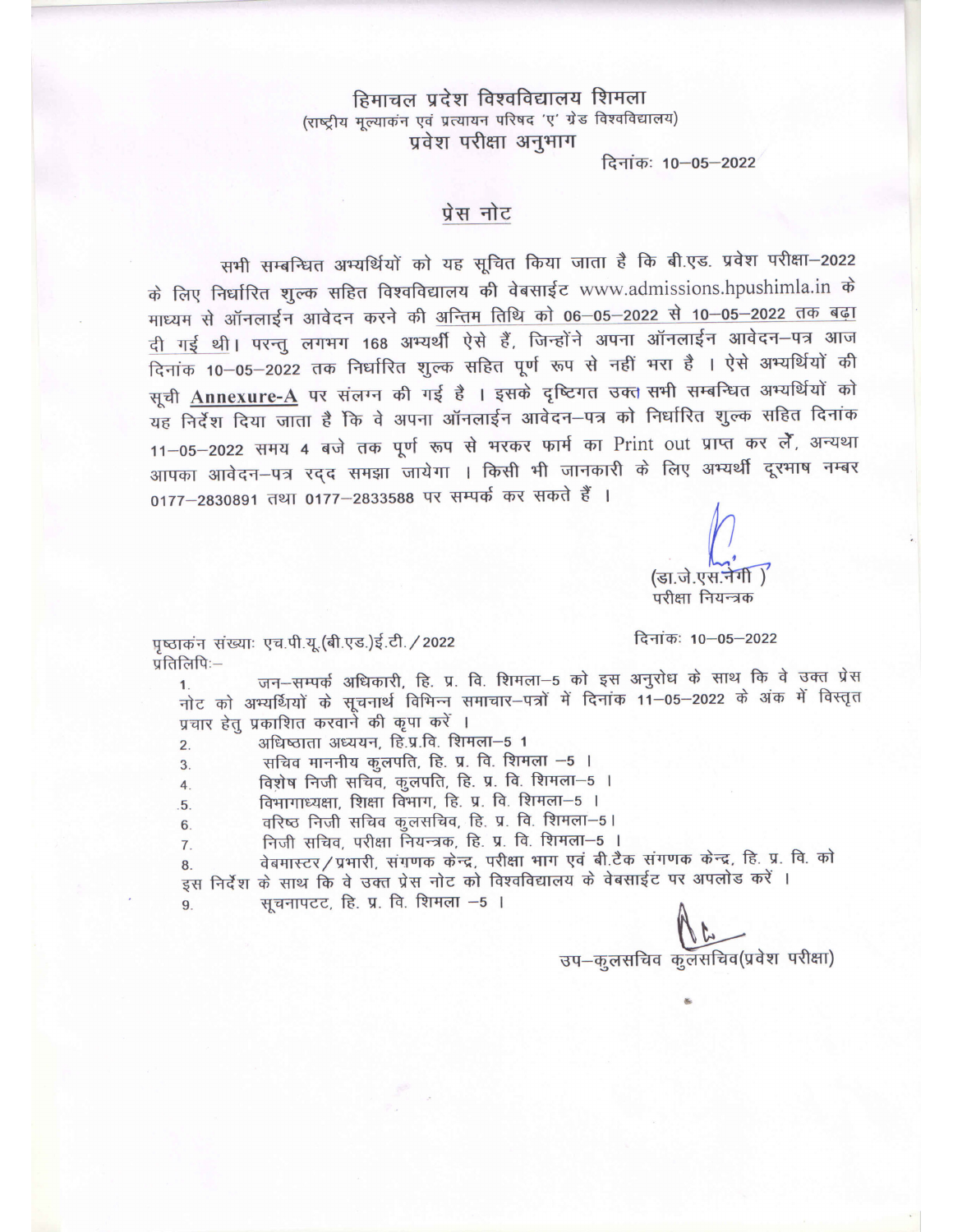

## **HIMACHAL PRADESH UNIVERSITY, SHIMLA - 171005.**

## **Total Unsuccess Students (WITH API)**

**Session-2022-2023**

| <b>S. No.</b>  | Reg No.   | <b>Student Name</b>    | <b>Father Name</b>     | <b>Mobile No.</b> | <b>DOB</b>  |
|----------------|-----------|------------------------|------------------------|-------------------|-------------|
| 1              | 103292530 | <b>SACHIN SHARMA</b>   | ATMA RAM SHARMA        | 9882579923        | 08 Feb 2000 |
| $\overline{2}$ | 112259713 | <b>VIVEK</b>           | <b>Tilak Raj</b>       | 8352875039        | 17 Feb 2002 |
| 3              | 112954789 | <b>NITISH KUMAR</b>    | Pramod sharma          | 7018918266        | 26 May 1997 |
| $\overline{4}$ | 116571220 | <b>SUNITA KUMARI</b>   | attma ram              | 7650909712        | 08 Feb 2000 |
| $\sqrt{5}$     | 117364754 | DHEERAJ KUMAR          | RAJINDER SINGH         | 9816558594        | 14 Apr 2001 |
| 6              | 117395528 | <b>ABHISHEK SAINI</b>  | <b>HEM RAJ</b>         | 7876769389        | 29 Jun 2002 |
| $\overline{7}$ | 117807273 | <b>ISHA KUMARI</b>     | <b>SONKI RAM</b>       | 7495054529        | 25 Feb 1998 |
| 8              | 121165759 | <b>INDERJEET</b>       | <b>MALKIAT SINGH</b>   | 7018363611        | 05 Nov 1999 |
| $9\,$          | 132667742 | <b>SANTOSH KUMARI</b>  | <b>UTTAM SINGH</b>     | 7807074695        | 23 Jan 2000 |
| 10             | 137500803 | RIDHIMA SONI           | OM PARKASH SONI        | 9805319700        | 13 Feb 2002 |
| 11             | 154574752 | AKANKSHI PRASHAR       | Sanjeev prashar        | 7876489902        | 12 Apr 1998 |
| 12             | 161811856 | <b>DIKSHA KUMARI</b>   | <b>SURESH KUMAR</b>    | 9857192197        | 24 Aug 1995 |
| 13             | 165754647 | <b>ANJU DEVI</b>       | <b>CHAMAN LAL</b>      | 6230950871        | 06 Sep 2001 |
| 14             | 175463930 | <b>RAMAN KUMAR</b>     | Ram kishan             | 7876272292        | 28 Oct 2001 |
| 15             | 176960476 | <b>DALIP SINGH</b>     | sh. ganga ram sharma   | 8219510953        | 04 Mar 2001 |
| 16             | 182927455 | <b>UMA SHANKAR</b>     | <b>RAJESHWAR</b>       | 9418224787        | 04 Oct 1985 |
| 17             | 183500439 | YASHWANT SINGH         | <b>JAGAT SINGH</b>     | 8580479722        | 16 Jul 1990 |
| 18             | 200769414 | <b>NITESH</b>          | Basti ram              | 8219929027        | 15 Dec 2000 |
| 19             | 205155624 | <b>KREETIKA SHARMA</b> | <b>MAHENDER SHARMA</b> | 7018704975        | 20 Jun 1999 |
| 20             | 211037170 | POOJA DEVI             | <b>NAVAL KISHOR</b>    | 6230143285        | 24 Jun 2000 |
| 21             | 213747689 | SONALI KUMARI          | Pawan Kumar            | 7807001479        | 02 Apr 2001 |
| 22             | 214987345 | <b>HEMANT KUMAR</b>    | <b>TIKKAM RAM</b>      | 9816310017        | 14 Jun 1999 |
| 23             | 217888499 | SAKSHI VASISHT         | Rajesh kumar Vasisht   | 8580485850        | 02 Aug 2001 |
| 24             | 218107713 | NAVEEN CHAUHAN         | <b>JAGDISH CHAND</b>   | 7876082791        | 01 Jun 2002 |
| 25             | 244720744 | SANDEEP SHARMA         | Ramesh chand           | 8351922188        | 05 Feb 2001 |
| 26             | 244842413 | <b>TANIYA</b>          | pawan kumar            | 9882672651        | 07 Nov 2000 |
| 27             | 252481531 | ANJU DEVI              | <b>BABU RAM</b>        | 9816323884        | 09 Apr 2001 |
| 28             | 260970062 | <b>SHIVANI THAKUR</b>  | ashok kumar            | 9015314381        | 04 May 1996 |
| 29             | 262908684 | <b>POOJA</b>           | <b>BIR SINGH</b>       | 8988724059        | 05 Sep 1997 |
| 30             | 279187560 | AANCHAL VERMA          | <b>NARESH KUMAR</b>    | 9015339890        | 10 Sep 2001 |
| 31             | 287668833 | SUSHIL KUMAR           | RAGHUBIR SINGH         | 9816355383        | 09 Dec 1990 |
| 32             | 297105146 | INKA KUMARI            | VARINDER               | 8628033598        | 25 Jan 1997 |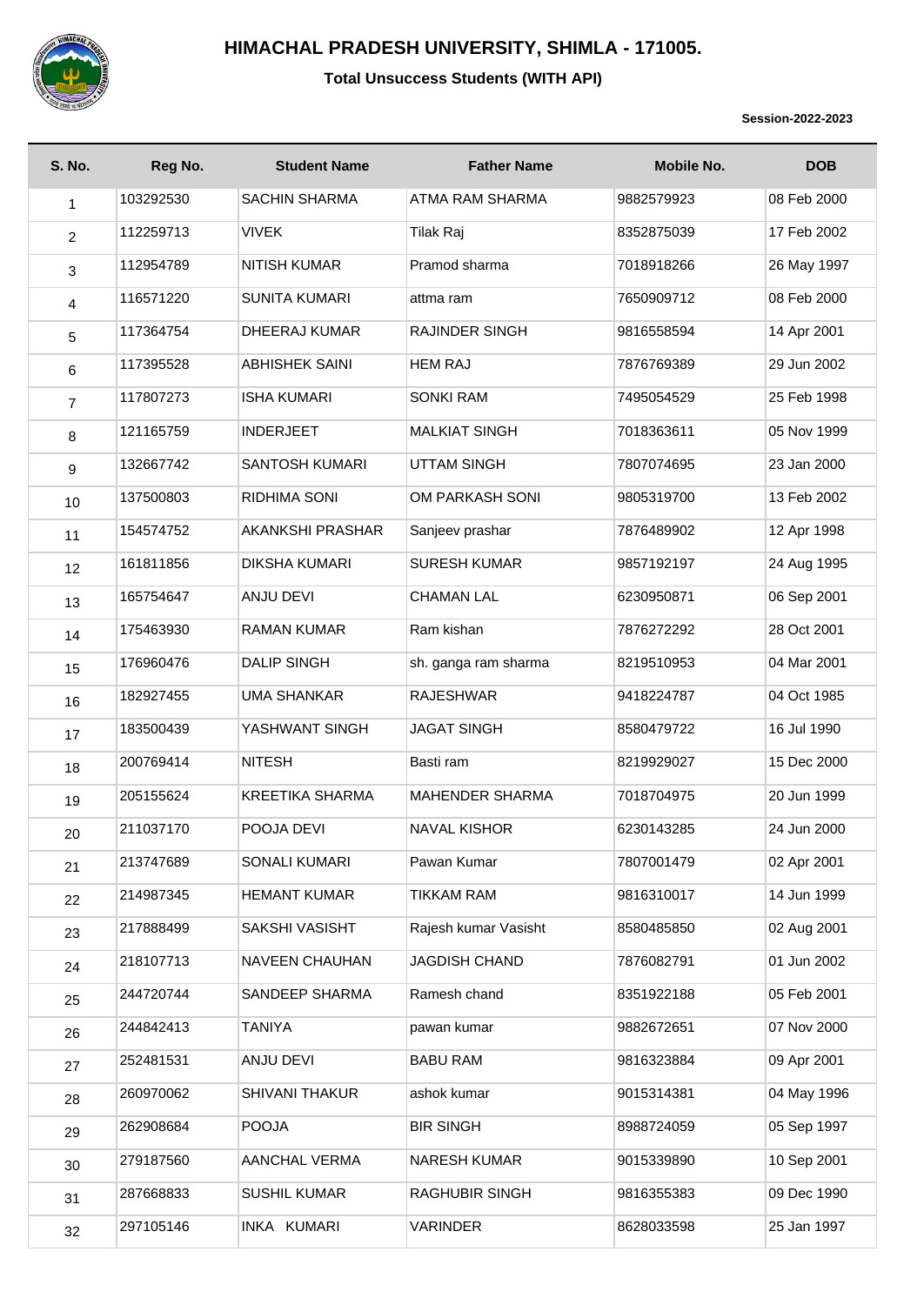| 33 | 300352309 | <b>POOJA</b>           | Dev raj                | 7973956632 | 30 Jun 1989 |
|----|-----------|------------------------|------------------------|------------|-------------|
| 34 | 308264758 | <b>ABHISHEK SHARMA</b> | hetram sharma          | 7018001311 | 27 Apr 1998 |
| 35 | 310222939 | PITAMBER LAL           | <b>BHOLU RAM</b>       | 8219341773 | 04 Mar 1999 |
| 36 | 312783611 | <b>SURUCHI</b>         | Shyam lal              | 9015131758 | 07 Feb 1997 |
| 37 | 312982178 | SAROJ KUMARI           | mansa ram              | 7807610518 | 07 Dec 2000 |
| 38 | 331423229 | PREM KUMAR             | <b>BALDEV</b>          | 8219446247 | 05 Apr 2000 |
| 39 | 345521601 | RAJENDER KUMAR         | LATE SH. PRAKASH CHAND | 9015060436 | 16 Jul 1995 |
| 40 | 345796045 | PRIYA SAINI            | YASH PAL               | 8219231761 | 31 Dec 1994 |
| 41 | 361478756 | <b>KRITI</b>           | <b>DESH RAJ</b>        | 9816364324 | 04 Oct 2002 |
| 42 | 367732515 | <b>ASHA DEVI</b>       | <b>PARSI RAM</b>       | 8894869857 | 24 Sep 1997 |
| 43 | 374148057 | SHEETAL MEHTA          | sohan singh mehta      | 7876475087 | 02 Jan 2001 |
| 44 | 376345461 | <b>MOHIT KUMAR</b>     | PAWAN KUMAR            | 7018245271 | 10 Dec 1992 |
| 45 | 377937081 | <b>MEKHLA</b>          | Manmohan               | 7018021789 | 20 Oct 1995 |
| 46 | 384888392 | <b>PROMILA</b>         | <b>BUDH SINGH</b>      | 7876716403 | 15 Jun 1996 |
| 47 | 385804367 | <b>MANISH KUMAR</b>    | <b>SH. GUMAN SINGH</b> | 7807541763 | 29 Jul 1996 |
| 48 | 385828155 | MUKESH KUMAR           | jai singh              | 9015439642 | 24 Aug 2001 |
| 49 | 386080586 | <b>MUKESH KUMAR</b>    | Jai Singh              | 9015439642 | 24 Aug 2001 |
| 50 | 394673023 | <b>ANKUSH KUMAR</b>    | roshan lal             | 9882408212 | 20 Mar 1993 |
| 51 | 402728395 | <b>VINOD KUMAR</b>     | Prakash chand          | 9015306613 | 01 Mar 2001 |
| 52 | 406691682 | <b>ANJLI</b>           | Raj kumar              | 8219175236 | 06 Oct 1998 |
| 53 | 407597037 | <b>ADITI</b>           | RAJENDER kumar         | 7018598328 | 09 Feb 2002 |
| 54 | 409697075 | <b>GOPAL SINGH</b>     | <b>MADAN LAL</b>       | 8219746401 | 23 May 1985 |
| 55 | 423309153 | ANJALI RANA            | SHAMSHER SINGH         | 7807150034 | 20 Jun 1996 |
| 56 | 423980471 | PRIYA                  | <b>JAGDISH CHAND</b>   | 8091217973 | 16 Dec 1999 |
| 57 | 427012650 | RAJEEV KUMAR           | Kamaljit               | 8988912510 | 23 Mar 2000 |
| 58 | 436083134 | <b>ARPITA ATTRI</b>    | DINESH KUMAR ATTRI     | 9015022414 | 06 Dec 2001 |
| 59 | 438251465 | <b>AJAY THAKUR</b>     | Geeta Nand             | 7018852169 | 04 Sep 2001 |
| 60 | 440262961 | <b>MONIKA SHARMA</b>   | Tek ram                | 7876733179 | 25 Dec 1995 |
| 61 | 440738177 | <b>MEGH RAJ</b>        | <b>JOGENDER PAL</b>    | 7876519400 | 30 Oct 1994 |
| 62 | 442657041 | SONU                   | pritam singh           | 8894948031 | 11 Dec 1994 |
| 63 | 447449777 | <b>VAISHALI THAKUR</b> | KAMAL PRAKASH          | 8219149277 | 27 Jul 2002 |
| 64 | 459106381 | MEENAKSHI BALA         | <b>ASHOK KUMAR</b>     | 7807679234 | 26 Apr 1997 |
| 65 | 467158310 | TANNU VERMA            | <b>BALVIR SINGH</b>    | 9805011592 | 12 Jan 2001 |
| 66 | 467208279 | RAVI KUMAR             | Sunder Ram             | 8091795815 | 29 Jul 1998 |
| 67 | 472608860 | <b>AJAY KUMAR</b>      | Lal singh              | 9805927366 | 18 Jan 2002 |
| 68 | 479707661 | <b>SITA</b>            | OM Prakash             | 8580887839 | 19 Jun 1995 |
| 69 | 492023282 | Α                      | b                      | 8628877215 | 10 Apr 1996 |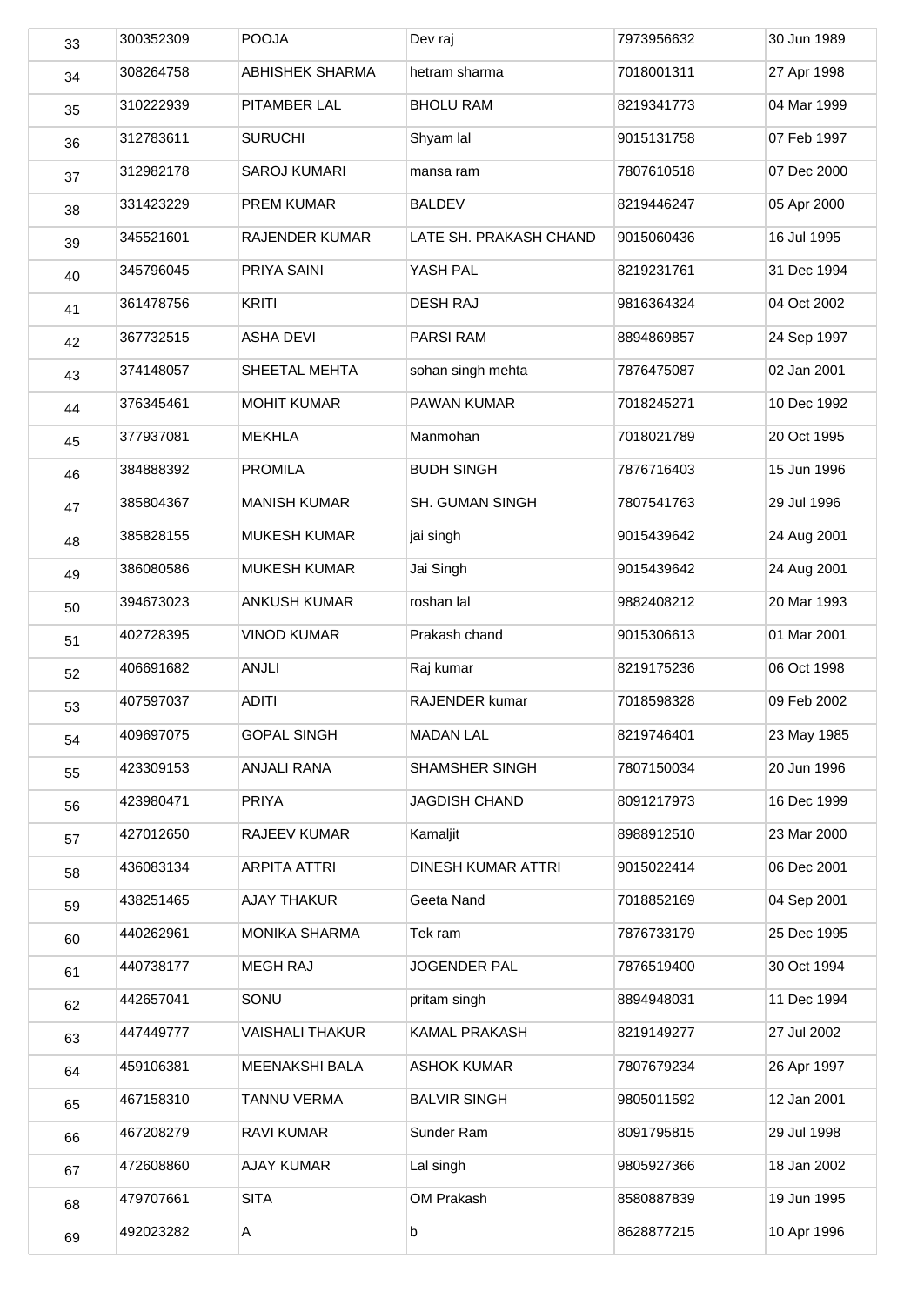| 70  | 494575433 | <b>RIPNA</b>                | <b>ROSHAN LAL</b>   | 7876272440 | 10 Feb 1986 |
|-----|-----------|-----------------------------|---------------------|------------|-------------|
| 71  | 495055991 | KOMAL SHARMA                | rattan lal sharma   | 8278844294 | 03 Nov 2000 |
| 72  | 496593448 | ANUPAMA KUMARI              | RATTAN CHAND        | 7018456656 | 28 Mar 1992 |
| 73  | 498948370 | PRIYANKA MAHAJAN            | Manohar lal         | 7018327985 | 14 Apr 2000 |
| 74  | 509018729 | <b>ABHAY RANA</b>           | inder singh         | 7876168268 | 15 Dec 2001 |
| 75  | 509098232 | ANCHAL VERMA                | Ramesh verma        | 9015182412 | 19 Jul 1999 |
| 76  | 509562508 | <b>AJAY THAKUR</b>          | Deshraj             | 7678643505 | 01 Jul 1998 |
| 77  | 509888095 | <b>MINAKSHI</b>             | <b>KEHAR SINGH</b>  | 7876008912 | 17 Aug 2000 |
| 78  | 520518853 | KULDEEP CHOUHAN             | <b>JAG MOHAN</b>    | 8628854416 | 05 Jul 1999 |
| 79  | 525202759 | <b>SAPNA DHARMA</b>         | <b>LUDER MANI</b>   | 9805368028 | 15 Jul 1995 |
| 80  | 526873242 | <b>SHIVANI PARMAR</b>       | <b>RAJKUMAR</b>     | 7876791431 | 30 Sep 2002 |
| 81  | 527641498 | <b>KIRAN SHARMA</b>         | Dinesh kumar        | 7876261751 | 24 Apr 2002 |
| 82  | 529109147 | <b>MADHU</b>                | Guman Singh         | 8679689813 | 07 Jan 2000 |
| 83  | 533782695 | <b>SURJEET KUMAR</b>        | Prem Nath           | 6005152584 | 02 May 2000 |
| 84  | 538377727 | REETU RAM1                  | rajesh kumar        | 8580445655 | 09 Mar 2000 |
| 85  | 550863344 | RAJNI BALA                  | dev raj             | 7876182639 | 22 May 1998 |
| 86  | 555485817 | ANJANA                      | het ram             | 8219984880 | 10 Nov 2001 |
| 87  | 563277362 | DEEPAK SHARMA               | babu ram            | 8580672954 | 28 May 1999 |
| 88  | 568915218 | NIRMLA DEVI                 | mast ram            | 9015325229 | 08 May 2001 |
| 89  | 569200168 | SONIA RANI                  | Amarlal             | 9877121819 | 04 Jan 2001 |
| 90  | 576377212 | <b>MANEESH</b>              | Dharam singh        | 9805391082 | 16 Oct 1999 |
| 91  | 589907194 | <b>VERSHA DEVI</b>          | <b>NARESH KUMAR</b> | 7876193180 | 11 Apr 1999 |
| 92  | 601631001 | REKHA KUMARI                | <b>BALBIR SINGH</b> | 8544738037 | 25 Apr 1986 |
| 93  | 602026719 | <b>BABITA KOTHARI</b>       | <b>LAL CHAND</b>    | 9805286568 | 24 Apr 1999 |
| 94  | 609392722 | SANJEEV KUMAR               | prakash chand       | 7876253214 | 01 Nov 2002 |
| 95  | 613370429 | PRIYANKA                    | Pradeep Kumar       | 7560061229 | 01 Apr 1999 |
| 96  | 613475410 | PURNIMA THAKUR              | Vikram singh        | 9816923138 | 05 Jun 2001 |
| 97  | 620833384 | SUMEDHA CHAUDHARY RAJ KUMAR |                     | 9418797438 | 13 Nov 2002 |
| 98  | 625629743 | <b>HARISH GARG</b>          | RATTAN lal          | 9318887870 | 18 Aug 2001 |
| 99  | 628657677 | <b>VIKRAM</b>               | devinder kumar      | 7559681785 | 20 Apr 1996 |
| 100 | 632218327 | ANJALI DEVI                 | Kishor chand        | 8628802686 | 05 Feb 2002 |
| 101 | 641791403 | SAPNA KUMARI                | PARAS RAM           | 8219635758 | 10 Jul 2001 |
| 102 | 644593118 | <b>AKSHITA THAKUR</b>       | shashi dogra        | 7876166641 | 27 Oct 2001 |
| 103 | 649656656 | <b>HEM LATA</b>             | Sh. Megh Singh      | 9015323330 | 26 Jan 1996 |
| 104 | 658415662 | <b>BHAGINDER</b>            | RAJENDER KUMAR      | 8629005167 | 09 Sep 1996 |
| 105 | 662013204 | <b>AAKRITI</b>              | <b>MOHAN SINGH</b>  | 8219371953 | 05 Sep 2001 |
| 106 | 663051219 | <b>MANISHA DEVI</b>         | Kuldeep chand       | 7559702480 | 27 Jan 2000 |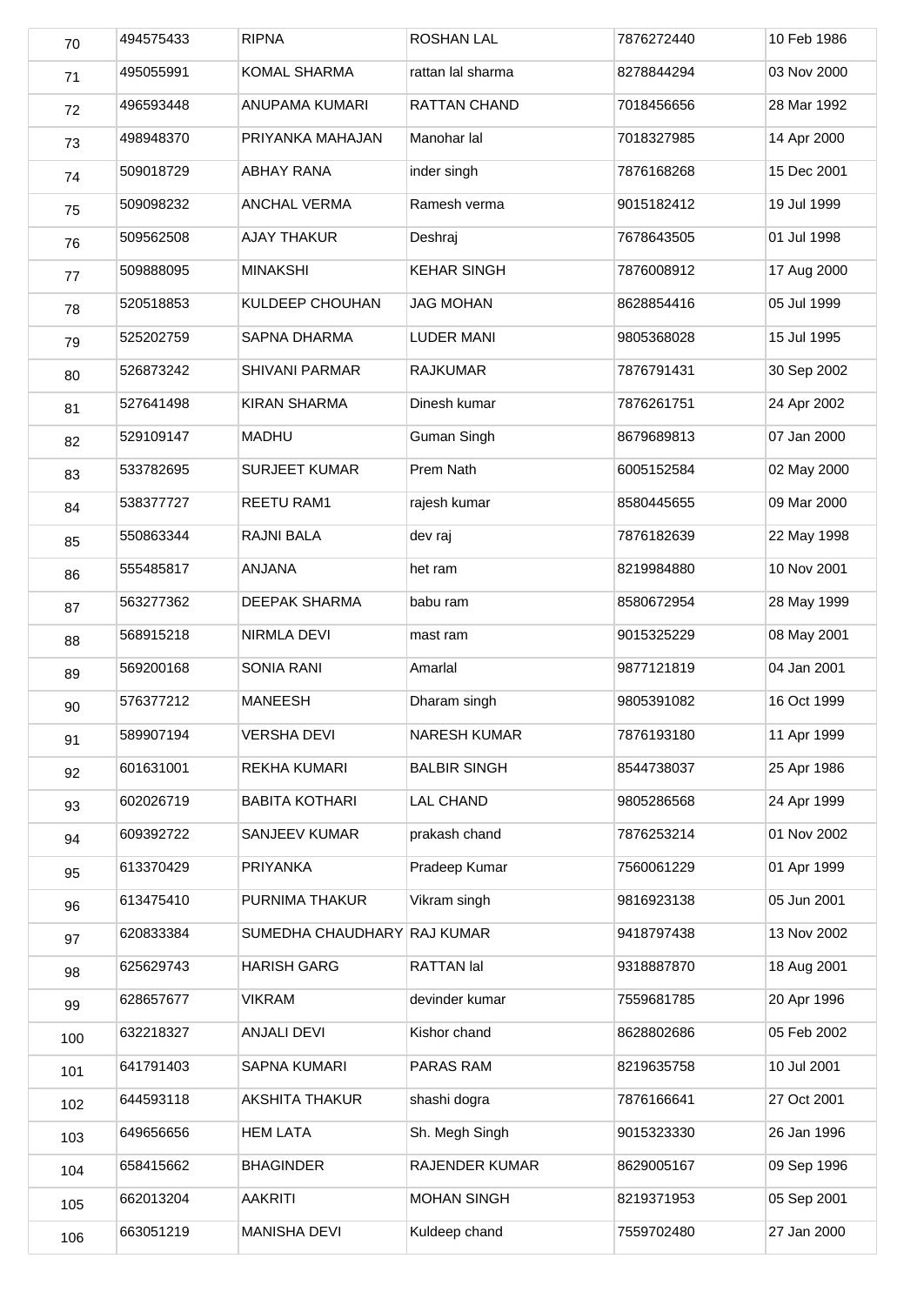| 107 | 663706755 | MANU DOGRA            | LATE.SH. OM RAJ         | 7876228930 | 13 Aug 1996 |
|-----|-----------|-----------------------|-------------------------|------------|-------------|
| 108 | 665517898 | <b>MONIKA BUSHARI</b> | <b>MOHAN LAL</b>        | 7986178658 | 25 Aug 2000 |
| 109 | 668479287 | <b>SHIVANI MEHTA</b>  | Tilak raj               | 8626912434 | 03 Oct 2002 |
| 110 | 670984732 | <b>DEEPA</b>          | Krishan Lal             | 7018557754 | 20 Nov 1994 |
| 111 | 672184215 | DHEERAJ KUMAR         | Omkar Singh             | 7876030091 | 04 Aug 2002 |
| 112 | 688679530 | <b>KIRAN KUMARI</b>   | <b>HARI SINGH</b>       | 8091300496 | 27 Feb 2002 |
| 113 | 693074870 | <b>ASHA DEVI</b>      | DEEP CHAND              | 7018991783 | 22 Apr 2000 |
| 114 | 702347034 | ANUJ KUMAR            | Sanjay kumar            | 8219396110 | 02 Aug 2000 |
| 115 | 716071045 | LOVELY THAKUR         | <b>SH. TIKKAM RAM</b>   | 8627054518 | 25 Oct 1992 |
| 116 | 716617362 | <b>MOHAN SINGH</b>    | <b>BAINI RAM</b>        | 8894013640 | 01 Jun 1993 |
| 117 | 726360750 | <b>SUNIL KUMAR</b>    | udham singh             | 7876057026 | 28 Oct 2002 |
| 118 | 730511387 | <b>SHALU KAUSHAL</b>  | surinder kumar          | 7018390270 | 14 Jan 1995 |
| 119 | 732076095 | MADHUBALA             | Pawan Kumar             | 8219452101 | 21 Dec 2001 |
| 120 | 732467241 | YOGITA MOHIL          | <b>HARI SINGH MOHIL</b> | 8544798431 | 13 Aug 1998 |
| 121 | 742265432 | ANKITA THAKUR         | Sarup singh             | 7018495703 | 09 May 1997 |
| 122 | 754488874 | KAJAL NADHOLTA        | krishan singh nadholta  | 7018664776 | 22 Feb 2001 |
| 123 | 760623775 | <b>BANDNA DEVI</b>    | Bhim singh              | 8219687483 | 30 Jun 1998 |
| 124 | 767667752 | <b>KANIKA</b>         | <b>MOHAN SINGH</b>      | 7876889848 | 02 Sep 2002 |
| 125 | 771647043 | <b>JYOTI</b>          | KAILASH CHAND           | 8278819761 | 08 Oct 1997 |
| 126 | 772215195 | <b>JYOTI</b>          | <b>SURESH KUMAR</b>     | 9805809031 | 18 May 1997 |
| 127 | 797301231 | <b>NEHA DEVI</b>      | <b>BALBIR SINGH</b>     | 8627840843 | 22 Aug 1999 |
| 128 | 797398018 | RITESH SHARMA         | PARKASH CHAND           | 9459825780 | 02 Nov 1997 |
| 129 | 804726253 | RAKSHA DEVI           | ShamsheR singh          | 8352868154 | 06 Jan 1998 |
| 130 | 805116044 | PRIYANKA              | DAULAT RAM              | 9015029471 | 05 Jun 2000 |
| 131 | 805350058 | DHEERAJ MISHRA        | <b>NARESH KUMAR</b>     | 8219193425 | 15 Oct 2000 |
| 132 | 811331454 | <b>KHUSHBOO</b>       | Karam chand             | 7807822369 | 14 May 2001 |
| 133 | 815032901 | YAMUNA VERMA          | hari singh              | 8894014278 | 21 Aug 1999 |
| 134 | 824165479 | ANJU DEVI             | <b>JOGINDER SINGH</b>   | 9015064926 | 17 Feb 2001 |
| 135 | 844288728 | PRIYANKA DEVI         | PREM CHAND              | 9015039253 | 11 Dec 1997 |
| 136 | 844425134 | <b>SURESH KUMAR</b>   | <b>JEEWAN SINGH</b>     | 9816342809 | 26 Oct 1999 |
| 137 | 871626375 | ALISHA DEVI           | <b>JOBAN RAM</b>        | 7807335714 | 13 May 2002 |
| 138 | 872182083 | <b>TAMANNA</b>        | SUBHASH CHAND           | 8580418244 | 20 Feb 2000 |
| 139 | 873257014 | <b>MANISHA</b>        | SUNIL DUTT              | 6230787718 | 02 Apr 2002 |
| 140 | 873462766 | <b>SUSHANT</b>        | <b>Bharat Bhushan</b>   | 9805888053 | 11 Apr 2002 |
| 141 | 875542150 | <b>SUPARV SHARMA</b>  | Sushil sharma           | 7807706787 | 14 Sep 2001 |
| 142 | 882301169 | PANKAJ KUMAR          | Daulat ram              | 7807560633 | 06 Oct 2001 |
| 143 | 884030229 | <b>AMIT PANWAR</b>    | Ramesh Singh            | 8580536913 | 06 Jul 2002 |